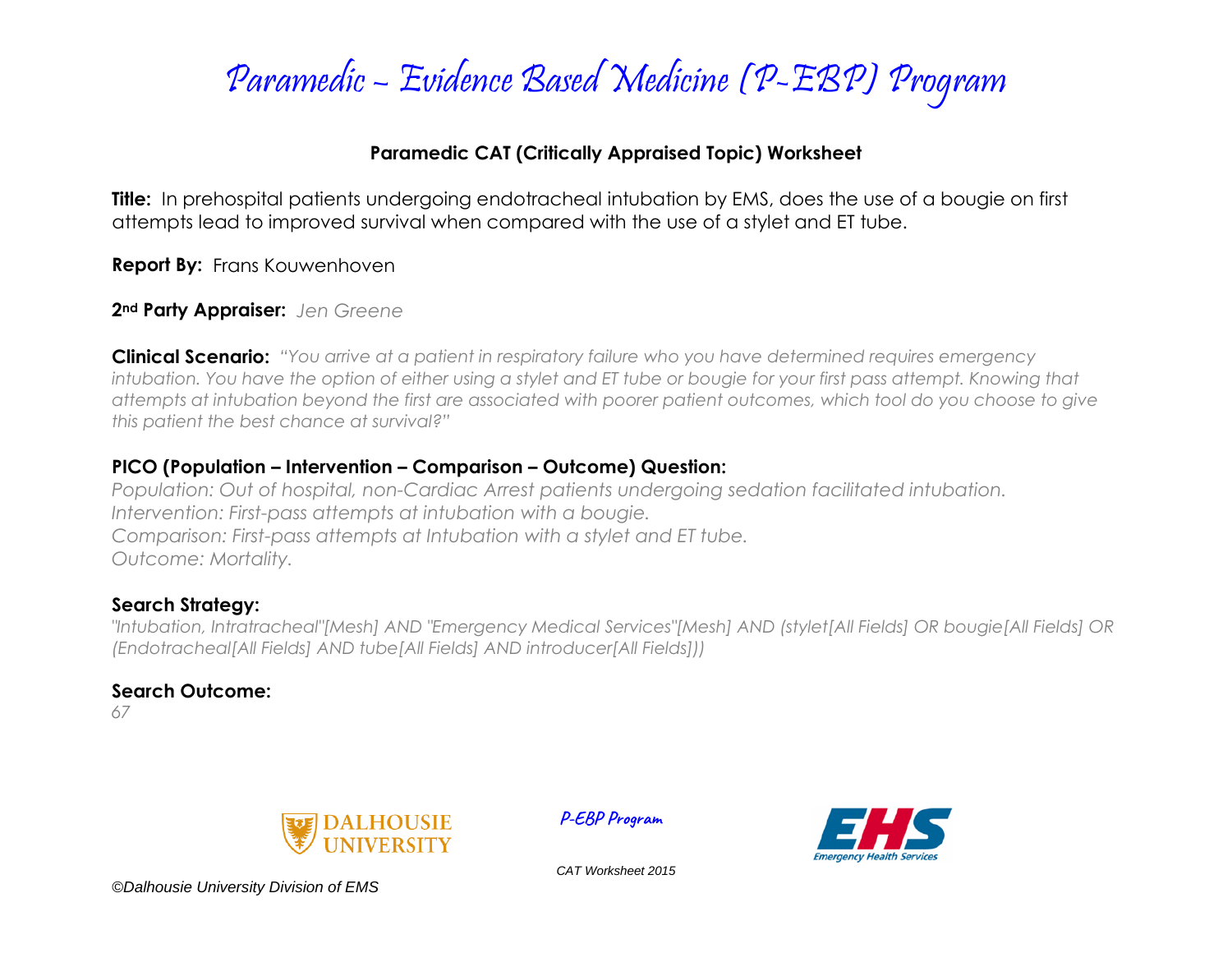# Paramedic – Evidence Based Medicine (P-EBP) Program

| <b>Relevant Papers:</b> |                                                                                                                   |                                                                                  |                                                                                      |                                                                                                                     |                                                                                                             |  |  |  |
|-------------------------|-------------------------------------------------------------------------------------------------------------------|----------------------------------------------------------------------------------|--------------------------------------------------------------------------------------|---------------------------------------------------------------------------------------------------------------------|-------------------------------------------------------------------------------------------------------------|--|--|--|
| AUTHOR, DATE            | POPULATION:<br>SAMPLE<br><b>CHARACTERISTICS</b>                                                                   | <b>DESIGN (LOE)</b>                                                              | <b>OUTCOMES</b>                                                                      | <b>RESULTS</b>                                                                                                      | STRENGTHS/<br>WEAKNESSES                                                                                    |  |  |  |
| Driver B. 2018          | 757 Emergency<br>Department patients<br>aged 18 years and over<br>undergoing emergency<br>endotracheal intubation | This is a randomized<br>controlled trial with<br>a Level 1 level of<br>evidence. | 1st attempt intubation<br>success (all pts)                                          | 98% success in bougie<br>group (95%CI: 96% to 99%)<br>vs. 87% success in<br>ETT+stylet group (95%CI:<br>83% to 90%) | Strengths:<br>Large sample size.<br>Almost all subjects<br>followed up with.                                |  |  |  |
|                         |                                                                                                                   |                                                                                  | 1st attempt intubation<br>success (at least 1<br>difficult airway<br>characteristic) | 96% success in bougie<br>group (95%CI: 93% to 99%)<br>vs. 82% success in<br>ETT+stylet group (95%CI:<br>76% to 88%) | Study followed PICO.<br>RCT.<br>Reported Cls.                                                               |  |  |  |
|                         |                                                                                                                   |                                                                                  | 1st attempt intubation<br>success without<br>hypoxemia                               | 85% in bougie group<br>(95%CI: 81% to 89%) vs.<br>77% in ETT+stylet group<br>(72% to 81%)                           | Weaknesses:<br>Population was in ED,<br>not prehospital                                                     |  |  |  |
|                         |                                                                                                                   |                                                                                  | 1st attempt duration                                                                 | 39s in bougie group (29s<br>to 52s) vs. 40s in ETT+stylet<br>group (27s to 63s)                                     | Population was<br>almost entirely given<br>a neuromuscular<br>blockade, rather than<br>sedation facilitated |  |  |  |
|                         |                                                                                                                   |                                                                                  |                                                                                      |                                                                                                                     | Only a single ED<br>centre studied.                                                                         |  |  |  |
| Driver B. 2017          | 543 Emergency<br>Department patients<br>aged 18 years and over<br>undergoing Emergency                            | Retrospective,<br>Observational study<br>with a Level 2 level<br>of evidence.    | Ist attempt intubation                                                               | 95% in bougie group<br>(95%CI: 93% to 97%) vs.<br>86% in ETT+stylet group<br>(95%CI: 79% to 93%)                    | Strengths:<br>Large sample size.<br>Study followed PICO.                                                    |  |  |  |
|                         | <b>DALHOUSIE</b><br><b>NIVERSITY</b>                                                                              | P-EBP Program                                                                    |                                                                                      | Emergency Health Service                                                                                            |                                                                                                             |  |  |  |

*©Dalhousie University Division of EMS*

*CAT Worksheet 2015*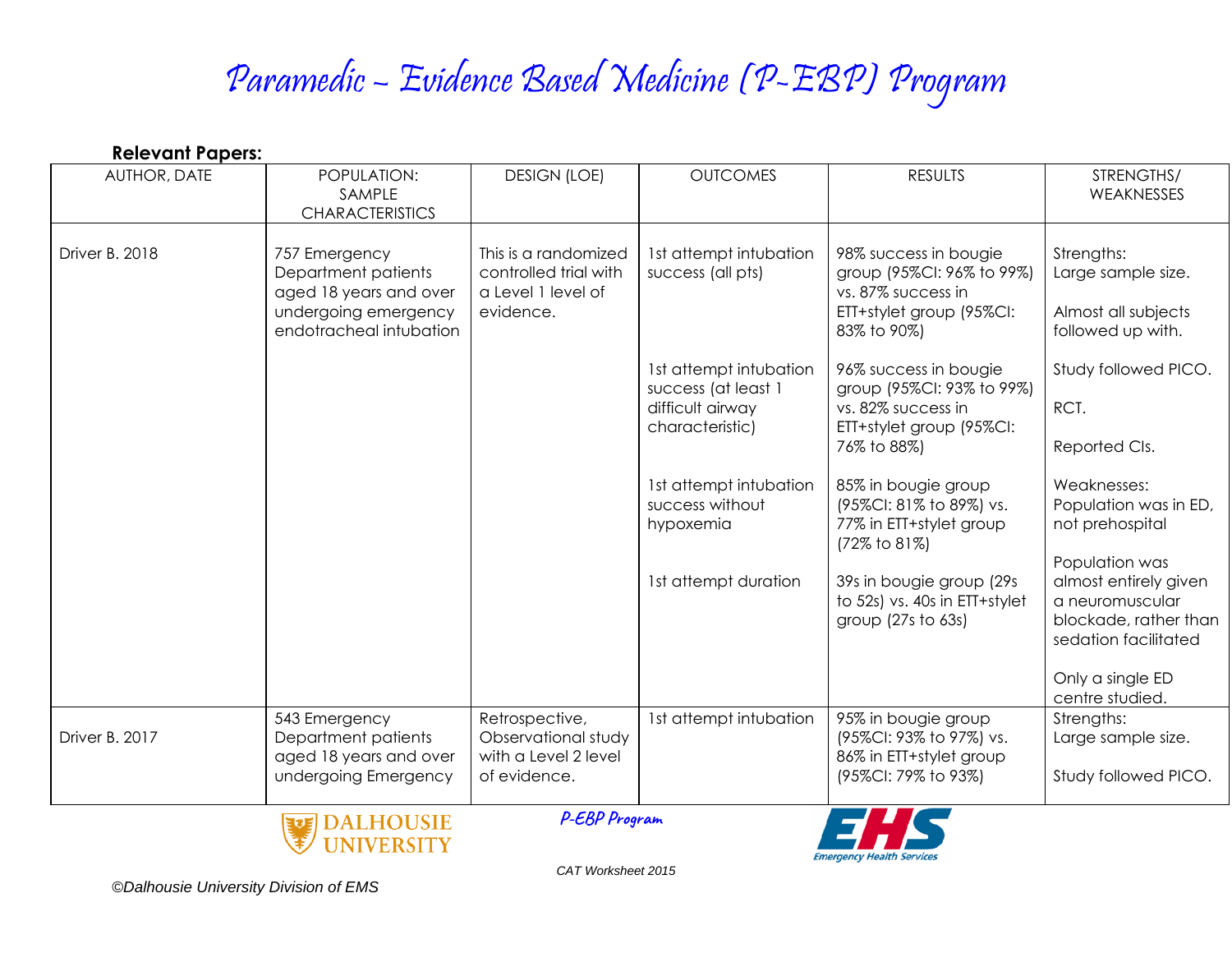## Paramedic – Evidence Based Medicine (P-EBP) Program

| Endoctracheal<br>Intubation | 1st attempt duration | 40s in bougie group<br>(95%CI: 39s to 42s) vs. 27s | Reported Cls.                                 |
|-----------------------------|----------------------|----------------------------------------------------|-----------------------------------------------|
|                             |                      | in ETT+stylet group (95%CI:                        | Weaknesses:                                   |
|                             |                      | 25s to 29s)                                        | Observational study.                          |
|                             |                      |                                                    | Reason for bougie<br>use was not              |
|                             |                      |                                                    | indicated.                                    |
|                             |                      |                                                    | Missing data from                             |
|                             |                      |                                                    | video review.                                 |
|                             |                      |                                                    | Population was in ED,                         |
|                             |                      |                                                    | not prehospital.                              |
|                             |                      |                                                    | Population was<br>almost entirely given       |
|                             |                      |                                                    | a neuromuscular                               |
|                             |                      |                                                    | blockade, rather than<br>sedation facilitated |
|                             |                      |                                                    |                                               |
|                             |                      |                                                    | Only a single ED<br>centre studied.           |

**Comments:** A randomized prehospital trial would provide more evidence for or against bougie use for paramedics.

**Consider:** One may consider not changing practice based on this evidence because the studies do not specifically include prehospital providers and do not include patients undergoing sedation facilitated intubation as opposed to RSI. However, one may consider changing practice because the high-quality RCT provided suggests that a bougie first approach provides higher first-pass success rates with no significant difference in hypoxemia or intubation attempt time.



 **P-EBP Program**



*CAT Worksheet 2015*